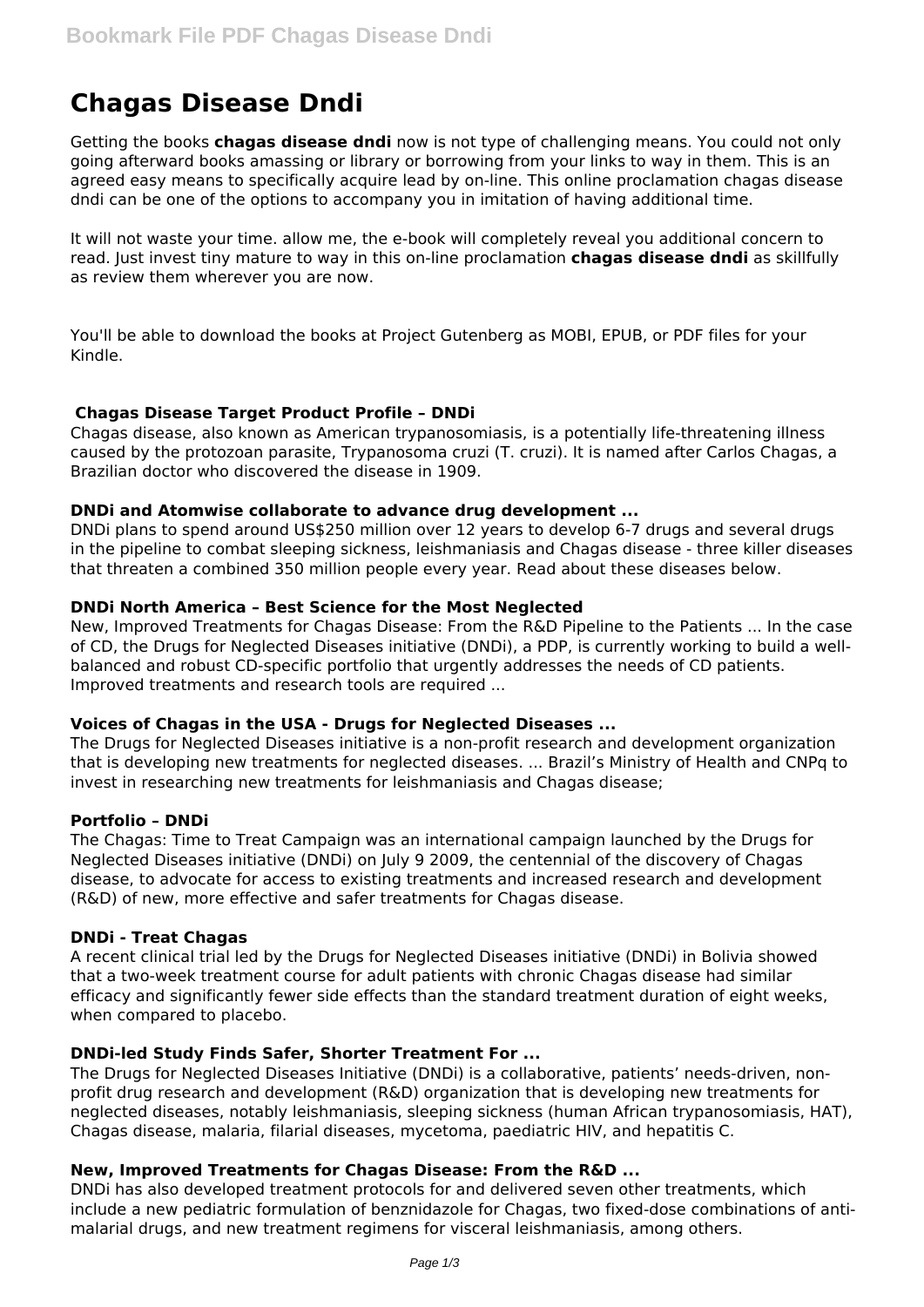## **DNDi – Best science for the most neglected**

The trials, carried out at three Bolivian health centers and led by the Drugs for Neglected Diseases Initiative (DNDi), found that a two-week treatment was just as effective in treating the disease as the conventional eight-week course of treatment for Chagas, with treatment succeeding for about 80 percent of patients, according to a DNDi press ...

## **Chagas Disease. A clinical approach – DNDi**

DNDi aims to deliver: Deliver new, safer, more affordable, and effective treatments for people affected by Chagas disease. Improve access to diagnosis and treatment using existing tools. The current C

## **OUTLOOK: CHAGAS DISEASE SPONSORS - Nature**

The Chagas Clinical Research Platform was officially launched in 2009 (the centenary year of the discovery of Chagas disease) at Uberaba, Brazil. This networks gathers different stakeholders from more than 20 countries, supporting the development of new drugs to treat the infection caused by the Trypanosoma cruzi parasite.

## **Chagas Disease Dndi**

Transmission. Caused by the kinetoplastid protozoan parasite Trypanosoma cruzi, Chagas disease is primarily transmitted by large, blood-sucking reduviid insects widely known as "the kissing bugs" in endemic countries. Other ways of transmission are blood transfusion, organ transplantation, as well as congenital and oral transmissions. Read more.

## **Disease Background – DNDi**

About DNDi Drugs for Neglected Diseases initiative (DNDi) is a collaborative, patients' needs-driven, non-profit drug research and development (R&D) organization that is developing new treatments for neglected patients.

### **Screening Chagas disease – DNDi**

by SpringerLink, 2019.. Summary: This book offers a comprehensive overview of Chagas disease, including its vectorial and congenital transmission, and molecular diagnosis, which is essential for screening, and developing and providing timely, effective anti-trypanosomal treatment.. Click here to read the book . Chapter co-authored by DNDi: . Chagas disease treatment efficacy biomarkers: Myths ...

### **Treatment for Chagas and other NTDs: Why don't we have ...**

OUTLOOK: CHAGAS DISEASE SPONSORS. We are grateful for the support of our sponsors Eisai, DNDi, PAHO, Fiocruz, Pfizer and Merck & Co., Inc. As always, Nature carries sole responsibility for all ...

# **DNDi Platforms - Login**

"DNDi's early success in Chagas disease is exemplary of the goal we sought to accomplish when we established the AIMS program to accelerate life-saving drug discovery," said Dr. Abraham Heifets ...

### **Chagas Disease – DNDi**

To identify new hit series that could be progressed and become new drug candidates for Chagas disease, DNDi tests chemical compounds for activity against Trypanosoma cruzi. High-throughput screening of compounds from collections from partners or commercial suppliers have been conducted, and hits have been identified and are currently being progressed.

### **Drugs for Neglected Diseases Initiative - Wikipedia**

Neglected Patients. Neglected diseases continue to cause significant morbidity and mortality in the developing world. Yet, of the 850 new therapeutic products approved between 2000 and 2011, only 4% (and only 1% of all approved NCEs) were indicated for neglected diseases, even though these diseases account for 11% of the global disease burden.

### **About Chagas Disease – DNDi**

Drugs for Neglected Diseases initiative (DNDi) is a collaborative, patients' needs-driven, non-profit drug research and development (R&D) organization that is developing new treatments for